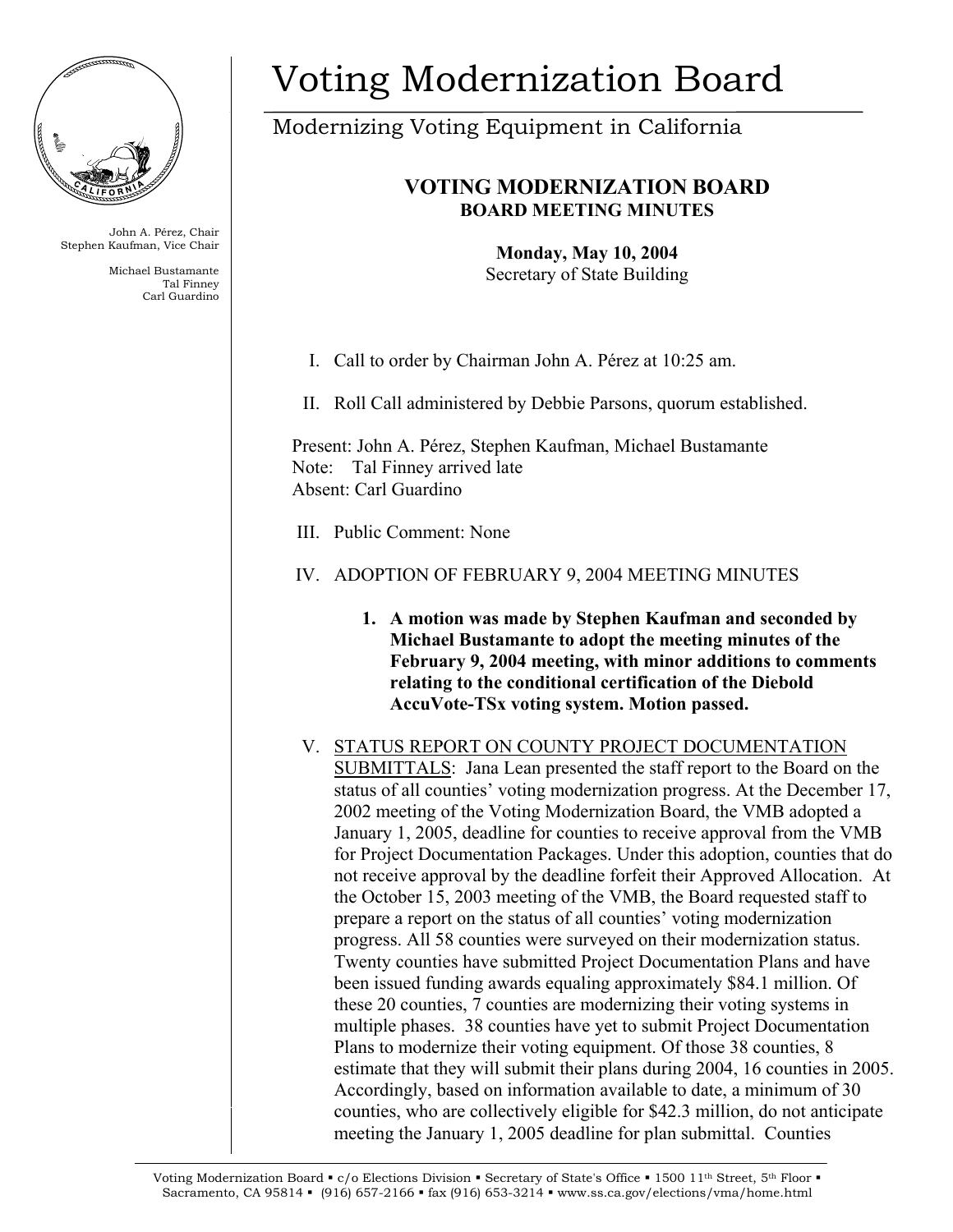commented that they were extremely reluctant to begin modernizing their voting equipment given the uncertainty of the standards to be applied to new voting equipment technologies, such as the new requirement of an Accessible Voter Verified Paper Audit Trail (AVVPAT) for DRE equipment, the potential de-certification of DRE machines in California and the limited number of vendors that sell certified equipment in California. On April 30, 2004, the Secretary of State issued orders decertifying the use of DRE voting systems in California. The Secretary of State banned and decertified the use of Diebold AccuVote-TSx hardware and firmware voting equipment in California. This equipment was purchased and used by four counties during the March 2, 2004 Primary Election, which includes Kern, San Diego, San Joaquin and Solano. The Secretary of State also decertified all DRE systems in California but allowed the counties who used DRE's in the March 2, 2004 Primary Election (Alameda, Merced, Napa, Orange, Plumas, Riverside, San Bernardino, Santa Clara, Shasta, Tehama and Los Angeles for early voting only) to use these systems in the November 2, 2004 General Election, if they either installed an Accessible Voter Verified Paper Trail before the November Election, or if they meet 23 security measures identified in the order. In Essence, the Secretary of State has placed a moratorium on the sale of DRE's in California.

Staff recommended that the Board extend the January 1, 2005 deadline to January 1, 2006, to enable counties to have more time to submit Project Documentation Plans before the reversion of the funds.

## PUBLIC COMMENT:

Conny McCormack, Los Angeles County Registrar – Los Angeles County has submitted their Project Documentation Package, and is one of seven using the phase-in approach, and wanted to clarify that counties with approved phased-in approach funding awards would not be included in the counties who's funds would be reverted if they do not convert to their new voting system by the current January 1, 2005 deadline. Chairman Pérez confirmed that any county who has submitted their Project Documentation Plan outlining a phased-in approach plan would not be affected by the current January 1, 2005, as they have already received approval by the VMB on implementing their voting system conversion phased approached plan.

Michael Smith, Marin County Registrar – Suggested to the Board a third option to allocate all the money as soon as possible, the rest to the city officials, so the counties can focus on finding a system they can use. Mr. Smith said his county is watching Placer's proposal and may come forward with a project documentation package soon.

Kim Alexander, California Voter Foundation – Encouraged the Board to extend the deadline.

# **The Board discussed the possibility of extending the project documentation submittal deadline from January 1, 2005 to January 1, 2006 and after a very thorough discussion, a motion was made by Michael Bustamante and seconded by Tal Finney to table this item to the next board meeting and would like additional county input. Motion passed unanimously.**

Chairman Pérez asked staff to provide the deliberations notes from the December 2002 meeting that set the 1/1/05 deadline and the language of Prop 41 to the next meeting. The Board also requested that SOS legal counsel be present for the duration of all VMB meetings and asked for the legal definition of paper trail.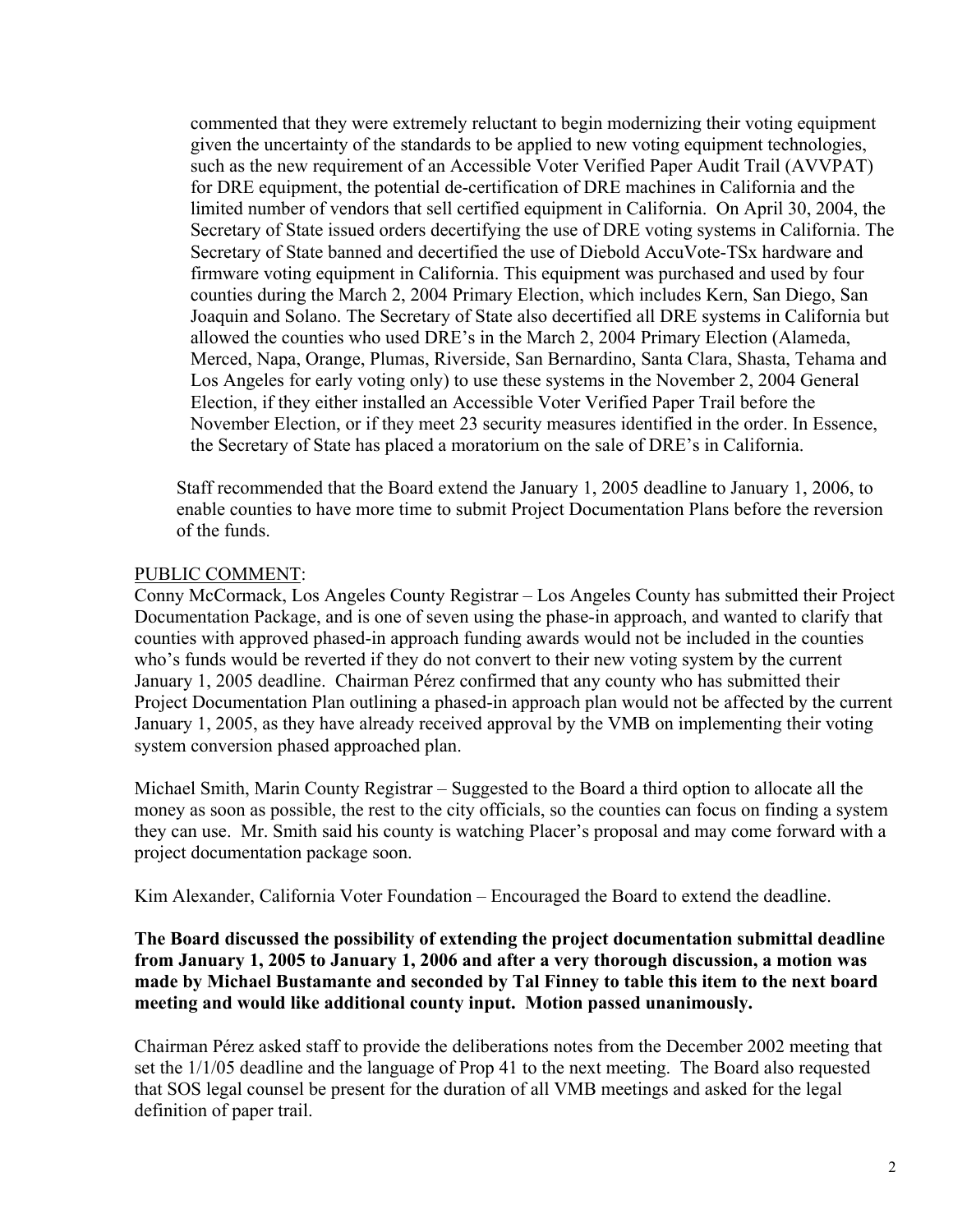VI. PROJECT DOCUMENTATION PACKAGE REVIEW AND FUNDING AWARD APPROVAL: Receive staff report from Jana Lean and recommendations for approval of funding awards to Placer County. Placer County's "Phase 1 – Project Documentation Package" meets the requirements for completeness. The Diebold AccuVote optical scan voting system being used by Placer County is certified for use in California. Placer County's "Phase 1" optical scan equipment does not fully address the new state and federal requirements for accessibility. However, Placer County does have a comprehensive voter accessibility plan which includes: (1) community input through the Voting Accessibility Advisory Committee; (2) audiotapes of ballot measures; (3) accessible polling locations and materials (such as accessible voting booths, large type voting instructions and magnifying devices, voting pens with attached grip adapters for voting ease, and poll worker or staff assistance for curbside and assisted voting); and, (4) outreach programs to assist the disabled community. To fully comply with state and federal law, Placer County plans to incorporate a "Phase 2" into their overall plan and intends to purchase one accessible touch screen unit for each of their polling places. The staff recommendation is to approve Placer County's "Phase 1 – Project Documentation Package" and issue a "Funding Award" letter in the amount of \$1,514,901.08.

#### PUBLIC COMMENT

Jim McCauley, Placer County Registrar – Mr. McCauley stated that Placer County's timing to implement Phase 2 is September 2004. Placer County plans to be HAVA complaint by 2006. They will be short on money for Phase 2.

Jim March, Black Box Voting – Commented that the Board should be aware of the poor security issues with the Diebold software and that county recounts should be random.

Steve Weir, Contra Costa County Registrar – Noted that Contra Costa is waiting and watching Placer County and is in support of their two phased approach. Said DRE's are poisonous right now, and supports Placer County.

Michael Smith, Marin County Registrar – Marin County is also in support of Placer County's two phased approach.

**A motion was made by Michael Bustamante and seconded by Stephen Kaufman to approve Placer County's "Project Documentation Package" and issue a Funding Award letter in the amount of \$1,514,901.08. Motion passed.** 

- VII. CHANGES TO APPROVED PROJECT DOCUMENATION PLAN Kern County and San Joaquin County removed themselves from the agenda due to the Secretary of State decertifying their voting equipment.
- VIII. CHANGES TO POLICIES AND PROCEDURES REGARDING THE CHECK DISTRIBUTION SYSTEM Chairman Pérez asked for this agenda item to be moved to the next meeting for further discussion.